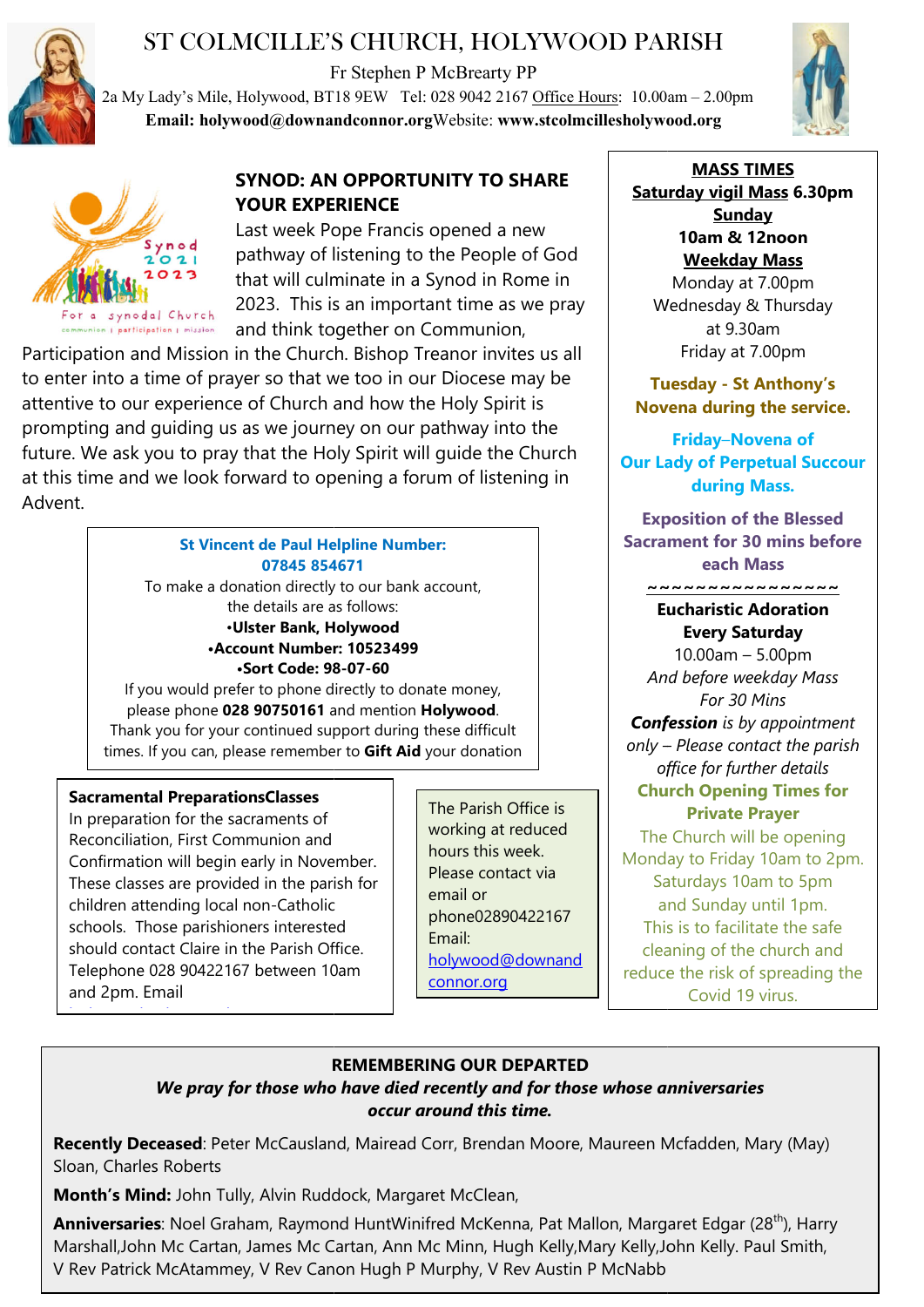

Twenty Nine Nineth Sunday in Ordinary Time "Almighty ever living God, grant that we may always conform our will to yours and serve your majesty in sincerity of heart" 17thOctober 2021



Precious Life will be holding a 'Pro-Life Chain' at Belfast City Hall on Saturday 23rd October at 2pm to commemorate the second Pro-Life Chain' at Belfast City Hall on<br>Saturday 23rd October at 2pm<br>to commemorate the second<br>anniversary of abortion legislation in Northern Ireland. For more information please contact Precious Life on 028 9027 8484 or email on 028 9027 8484 or email<br><u>info@preciouslife.com</u>.

> Further Notices, News and Events are available on our online Bulletin our online Bulletin<br>www.stcolmcillesholywood.org

### **Celebration of Mass for The Deceased Teachers<br>of the Diocese of Down and Connor of the Diocese of Down and Connor**

On Tuesday 2<sup>nd</sup> November 2021 at 7.30pm Good Shepherd Church (Holy Rosary Parish) Ormeau Road, Belfast

**Covid Regulations** Face coverings must be worn by all while entering and exiting Church, and for everyone's well-being we ask that face coverings continue to be worn by all when moving around the Church and at Communion time, and strongly recommended even when seated. For the benefit of those unable to attend, the Masses will be streamed live on  $2<sup>nd</sup>$  November at: Holy Rosary Parish Live Webcam Stream | iTech Media Live Streaming Belfast (churchmedia.tv) <u>Live Streaming Belfast (churchmedia.tv)</u><br>Please forward by Friday 29<sup>th</sup> October 2021 the name Unity of Movember 2021 at 7.30pm<br>
d Shepherd Church (Holy Rosary Parish)<br>
eau Road, Belfast<br> **d Regulations** Face coverings must be worn by a<br>
entering and exiting Church, and for everyone's<br>
being we ask that face coveri

and school of any teacher of the Diocese who has died during the past twelve months to:

Fr Edward McGeeDirector of the Down and Connor Catholic Schools' Support Service 120 Cliftonville Road, Belfast BT14 6LA nool of any teacher of the Diocese who has d<br>the past twelve months to:<br>ard McGeeDirector of the Down and Connor<br>c Schools' Support Service 120 Cliftonville Rc<br>BT14 6LA<br>28 9049 1886<br><u>dctrusteeservice@downandconnor.org</u><br>tic

Tele: 028 9049 1886

Email: dctrusteeservice@downandconnor.org

Notices for the Bulletin and Anniversaries must be with the Parish Office by Thursday morning at10am

www.stcolmcillesholywood.org Latest Edition is now available on our Website

# invite you to join us on this Pre-Advent journey to Understand the Mass better. Each talk will begin with

some prayer, followed by a video input for approx. 10 mins, then some Discussion, Q and A and ending with a Prayer.

Mass with explanation and discussion. Each Tuesday at 8pm from the End of September for Six weeks, we

**Understanding The Mass Zoom Talks"From the** 

**life with others."** 

**Eucharist comes strength to live the Christian life and Zeal to share that** 

A Zoom Conference which journeys through our Understanding of the

### **Dates**

Tuesday  $28<sup>th</sup>$  September – Overview of the Church Tuesday 5th October – Vestments & Posture in Mass Tuesday  $12<sup>th</sup>$  October – Mass in Four Parts Tuesday  $19<sup>th</sup>$  October – The Liturgy of the Word Tuesday  $26<sup>th</sup>$  October – The Liturgy of the Eucharist Tuesday 2<sup>nd</sup> November – Candles/Incense/Flowers Each conference begins at 8pm and is FREE AND OPEN TO ALL. "Almighty ever living<br>to yours and s<br>and the visual of the Mass Zoom Talks<br>Eucharist comes strem<br>Christian life and Zeal<br>life with others."<br>A Zoom Conference where the velocition of the Universal<br>also with explanation and

### To take part, send an email

to lententalks@downandconnor.org to receive Link and password for The Talks. We invite you to join Fr Tony each Tuesday night starting from 28th September at 8pm when we, as a Christian community, will engage with our faith and try and deepen our understanding of The Mass.

# **QUB Catholic Chaplaincy**

The Catholic Chaplaincy at Queen's University has reopened for the new academic year. We are a vibrant community of faith and friendship at the heart of campus where students feel welcome, listened-to, valued and supported. For more on our liturgy schedule, events, facilities and amazing Café, visit [www.qubcatholic.org](https://downandconnor-my.sharepoint.com/personal/holywood_downandconnor_org/Documents/Holywood Parish Documents/Bulletin Notices/2021/www.qubcatholic.org) We can't wait to welcome you

# **Marriage Enrichment Weekend, 5th – 7th**

**November 2021**Restore Communication, Renew Commitment and Rekindle Romance. This is an online experience (using Zoom), starting on Friday evening at 8pm and ending on Sunday afternoon at 2:30pm. Details: [https://www.marriageencounter.ie](https://protect-eu.mimecast.com/s/6wZDCgkELSlQoJiNnT61?domain=marriageencounter.ie/)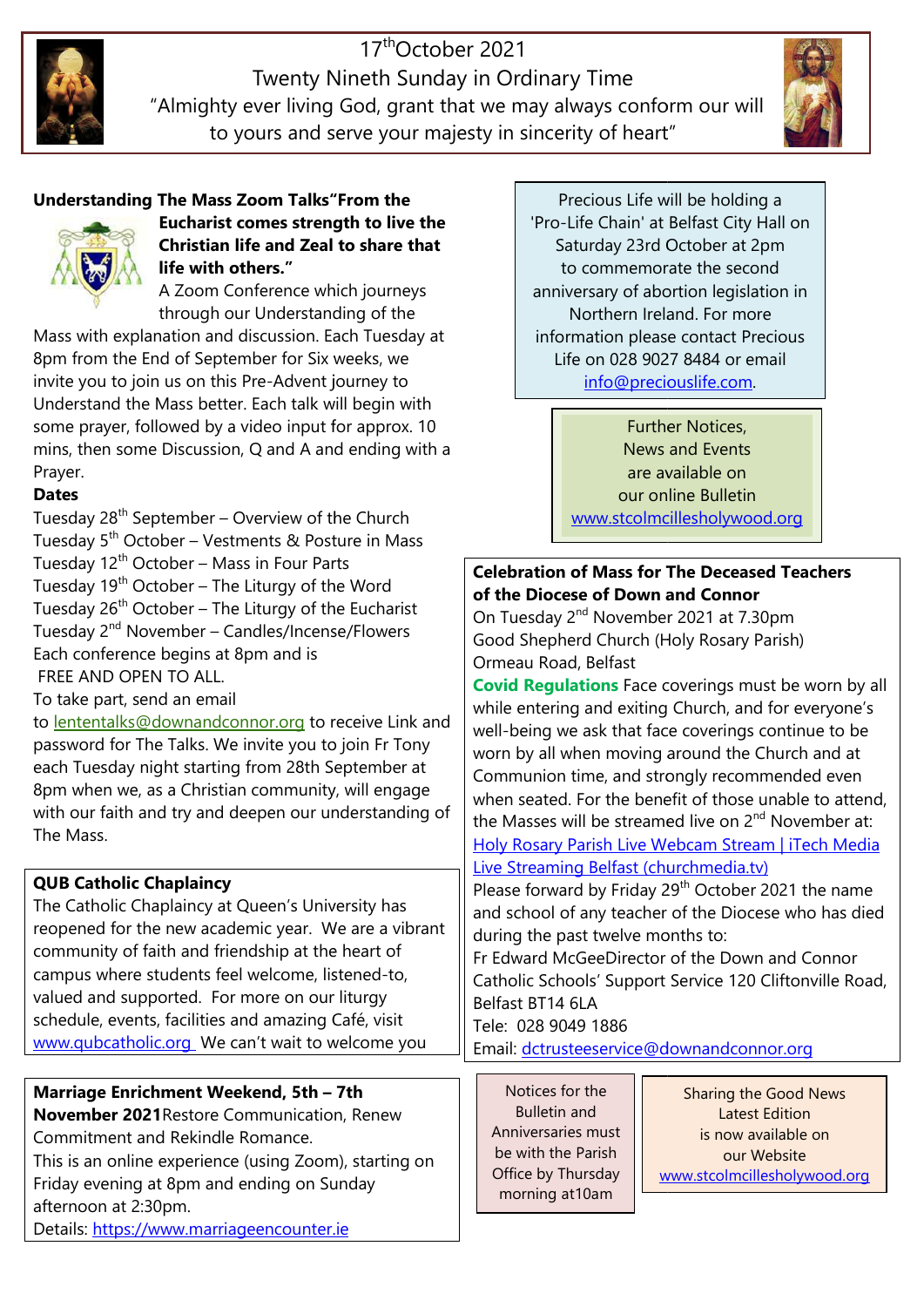### **Rosary Intentions**

Fr Stephen has asked that the Rosary be prayed and dedicated to the following. Please consider this form of prayer in preparation beforeMass and in your homes with your families. **Monday** – For Mothers carrying babies in the womb **Tuesday**- For Children and Young People **Wednesday** – For Vocations to the Priesthood **Thursday** – For the Sick and Injured **Friday** – For all deceased in our Parish and Families.

**ACCORD**Catholic Marriage Care Service provides Marriage Preparation courses for couples choosing to get married in the Catholic Church. The Belfast Centre is situated in Twin Spires Centre, Northumberland Street, Belfast. Tel No-028 90233002<u>Email-belfast@accordni.com</u>



**Study Theology Online**, is this for you? The Priory Institute provides online Theology courses to degree level. Attend Saturday lectures in Tallaght or from the comfort of your own home.

Register now for Autumn 2021. Find out more on our website, <u>[prioryinstitute.com](https://prioryinstitute-dot-yamm-track.appspot.com/Redirect?ukey=1AF0fclBoFdhvCIpdME1IskvIEiknnIUxM3Gf_oUs4N8-0&key=YAMMID-65944776&link=http%3A%2F%2Fprioryinstitute.com)</u> Click <u>[here](https://prioryinstitute-dot-yamm-track.appspot.com/Redirect?ukey=1AF0fclBoFdhvCIpdME1IskvIEiknnIUxM3Gf_oUs4N8-0&key=YAMMID-65944776&link=https%3A%2F%2Fwww.youtube.com%2Fwatch%3Fv%3DrBTihoErXXo%26t%3D35s) t</u>o see a 2 minute introductory film [Prioryinstitute.com](https://prioryinstitute-dot-yamm-track.appspot.com/Redirect?ukey=1AF0fclBoFdhvCIpdME1IskvIEiknnIUxM3Gf_oUs4N8-0&key=YAMMID-65944776&link=http%3A%2F%2FPrioryinstitute.com)

Dear parishioners, if you would like to start to Dear parishioners, if you would like to start to<br>contribute via Standing Order or make a one-off Donation to the Parish our details are:

### **Account Name: St Colmcilles Church Account Number: 34952843 and Sort Code; 90.21.27**

Please use either your Envelope Number, Name or a Reference. This will identify you to the parish. If you are a UK Tax payer, please don't forget to Gift Aid your donations. Once again, I thank you all for your prayerful support. Please let us continue to look after each other.

Thank you *Fr Stephen*

The Rotas for weekly and weekend readers the of Word are now available behind the Altar and on the website. Please contact the parish office if you would like a copy of the readings before the Mass.



TRÓCAIRE thank you for your help. You can donate in the following ways:

1. Online at www.trocaire.org.

2. By phone: 0800 912 1200 (NI)

3. By post to Trócaire, 10 King Street, Belfast, BT1 6AD

#### **SMA Dromantine Retreat Retreat & Conference Centre**

Retreats and workshops will be offered by Father Hugh Lagan SMA in October and November 2021. Father Lagan is a priest with the Society of African Missions and a chartered clinical psychologist. He has led workshops internationally on psychological and spiritual well-being, trauma and resilience.

Bookings are still available for the following preached retreat and workshops:

#### **18 - 21 October October 2021**

Hello You: Finding the joy, purpose and happiness you deserve

#### **19 - 21 November November 2021**

Broken Open: How difficult times can help us grow Further details on the Retreats and Workshops available

> please go to their website https://www.dromantineconference.com/



### **"All My Children: Genesis and Exodus. Who said family was**

**easy?"** with Sr Pam Thimmes OSC.

An eight part Zoom series exploring the theme of family in the Books of Genesis and Exodus. **The course continues from 7:00 pm – 9:15 pm on Oct, 28 Oct,**

### **11 Nov, 25 Nov, 13 Jan and 27 Jan.**

For further information, please contact 028 For further information, please contact 028<br>28276455/28272196 during office hours (Mon-Fri, 9 am – 5 pm)

or **email drumalis@btconnect.com drumalis@btconnect.com**

Details are also available on the Drumalis website **http://www.drumalis.co.uk**



**Growth in Prayer and Reflective LivingCo Continues on Monday, September September**, hosted by Drumalis via

Zoom. Living out faith isn't easy against the backdrop of our fast-paced, noisy and instantaneous culture. The Growth in Prayer and Reflective Living course will give you the tools and space to become attuned to God's voice in the midst of the clamour. **The course will take place over 21 Monday evening sessions sessions from 7:00 pm – 9:30 pm via Zoom.**

For further information, please contact 028 28276455/28272196 during office hours (Mon-Fri, 9 am – 5 pm) or email maura@drumalis.co.uk Details are also available on the Drumalis website [http://www.drumalis.co.uk](http://www.drumalis.co.uk/)